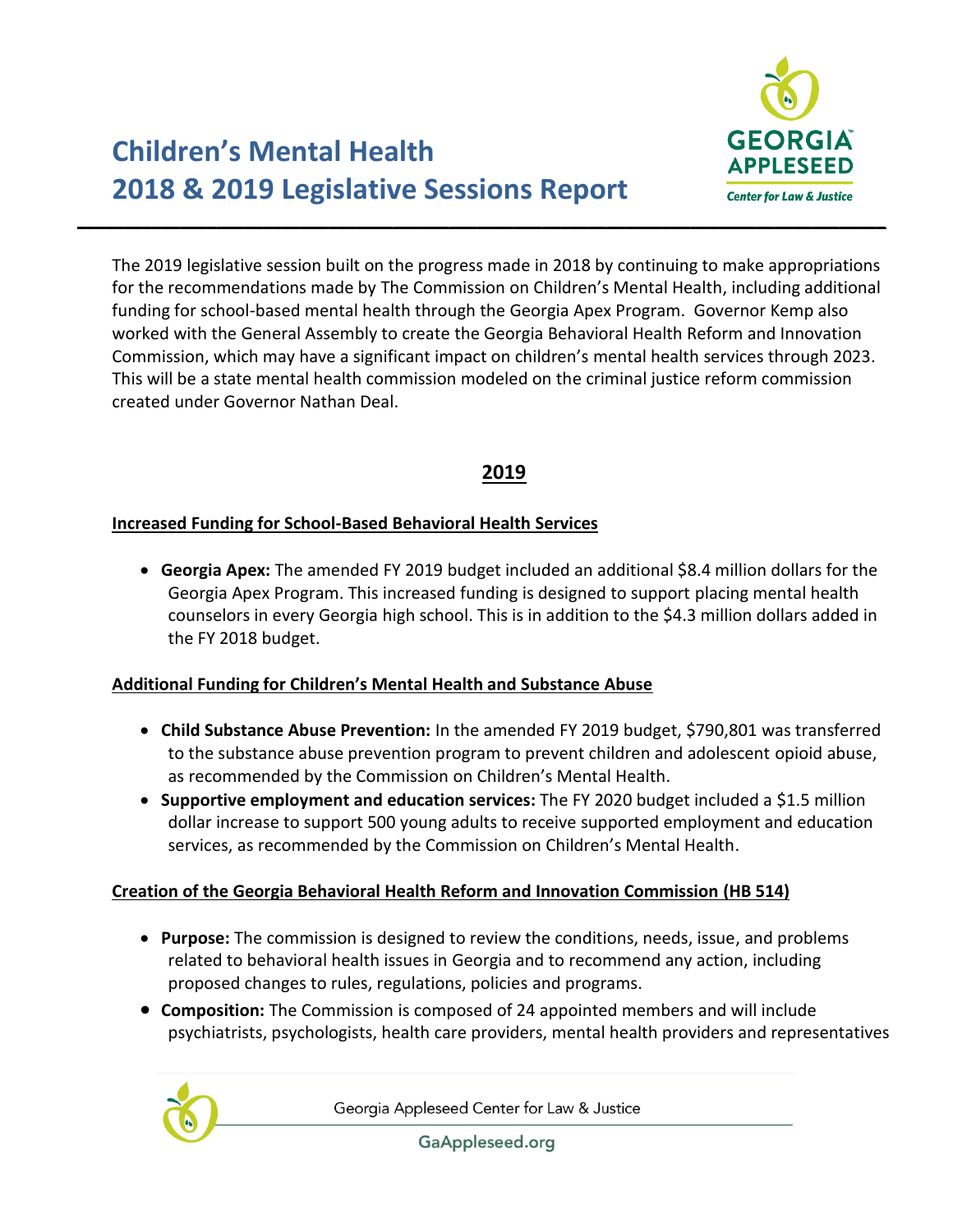from education, law enforcement, the legislature and the judiciary. The commission will last through June 30, 2023.

- **Subcommittees:** There are five subcommittees established, and one is focused on Children and Adolescent Behavioral Heath
- **Agency Representation: Department of Behavioral Health and Developmental Disabilities (**DBHDD); Department of Juvenile Justice (DJJ); Department of Corrections (DOC); Department of Community Health (DCH); Department of Community Supervision (DCS); Georgia Bureau of Investigation (GBI); Division of Family and Children Services (DFCS)

### **Other Legislation**

- **Infant and Toddler:** HR 421 created a Joint Study Committee on Infant and Toddler Social and Emotional Health.
- **Cyberbullying:** HR 553 created a House Study Committee on Cyberbullying.
- **Dyslexia:** SB 48 requires schools to screen students in grades K-2 for traits of dyslexia. It would also offer training for teachers in methods used to teach dyslexic children.
- **School Safety:** SB 15 would have added additional monitoring and data sharing about children deemed to be potential threats, but the bill was vetoed by Governor Kemp. Governor Kemp cited the inclusion of over \$69 million in the FY 2019 amended budget as the mechanism that should be used for school security enhancement.

# **2018**

## **Funding for Recommendations from The Commission on Children's Mental Health**

- **Crisis Services:** Increased funds for crisis services in the amount of \$10,316,198 (and additional one-time funds for crisis respite of \$84,000).
- **Georgia Apex Program (School Based Mental Health):** Increased funds for Georgia Apex for an additional 13 grants. Georgia Apex is a three-year pilot project that has developed schoolbased mental health services in schools across the state. Last year, Georgia Apex had 29 grantees working with 214 of the more than 2,200 schools in Georgia. More information can be found in the Georgia Apex Two Year Evaluation Report at [http://gacoeonline.gsu.edu/files/2018/03/Apex-Year-2-Evaluation-Report\\_Final.pdf](http://gacoeonline.gsu.edu/files/2018/03/Apex-Year-2-Evaluation-Report_Final.pdf)
- **Telemedicine:** Provided funds for telemedicine in the amount of \$23,2500 (and additional onetime funds of \$150,000).
- **Suicide Prevention**: Increased funds for suicide prevention in the amount of \$1,092,000.
- **Wrap Around Training**: Increased funds for high fidelity wraparound services training in the amount of \$610,545.
- **Supported Employment Training for Young Adults**: Increased funds for supported employment and education assistance for 500 young adults at the rate of \$6,120 per year in a total amount of \$1,530,000.



GaAppleseed.org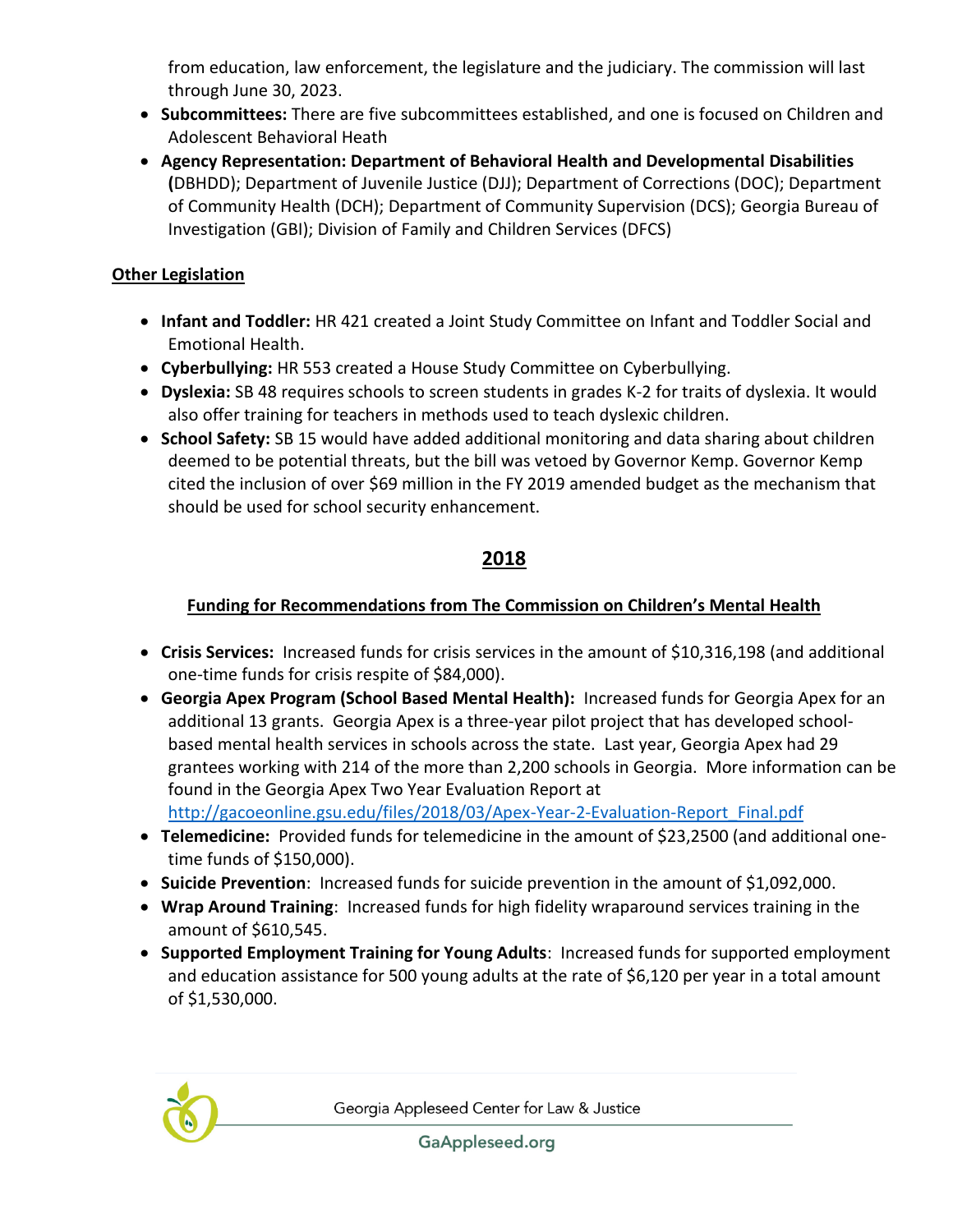• **Mental Health Crisis and Suicide Prevention App**: Provided \$1,416,611 for a statewide application in coordination with the Georgia Crisis and Access hotline related to mental health crisis services and suicide prevention.

### **Funding for Mental Health Awareness Training in Schools**

• **Student Mental Health Awareness Training:** Provided funding for mental health awareness training in schools in the amount of \$1,600,000. The new crisis and access line app will be promoted through the Positive Behavioral Interventions and Supports (PBIS) program and the mental health awareness trainings.

## **Children's Suspensions & School Climate**

- **Student Attendance and** *School Climate* **Committees in Each County (HB 763):** O.C.G.A. § 20-2- 690.2 was amended so that Student Attendance Protocol Committees appointed by the Chief Judge of the Superior Court of each county shall now be Student Attendance and School Climate Committees. The purpose of the committees will now also include coordination and cooperation of officials, agencies and programs "to improve the school climate." The committees "may recommend the use of positive behavioral interventions and supports and response to intervention, *trauma informed care training*, and the optimization of local resources . . . "
- **School Safety Plans Include Mental Health Awareness (HB 763):** O.C.G.A. 20-2-1185 was amended so that juvenile courts shall provide input into school safety plans. School safety plans shall include "[t]raining school administrators, teachers and support staff, including, but not limited to, school resource officers, security officers, secretaries, custodians and bus drivers, on school violence prevention, school security, school threat assessment, *mental health* **awareness** . . . ."
- **Suspensions for Preschool through Third Grade/Multi-Tiered System of Support (HB 740)**: Schools will only be allowed to suspend children from preschool through third grade for more than five days after the children are provided a multi-tiered system of support. Depending on how this law is interpreted and implemented, it could encourage additional early behavioral health interventions for young children.

## **Study Committees on School Safety May Impact Children's Mental Health**

• **House and Senate Study Committees on School Safety:** Both the House and Senate created Study Committees on School Safety. These Study Committees may impact children's mental health, depending on the recommendations made.